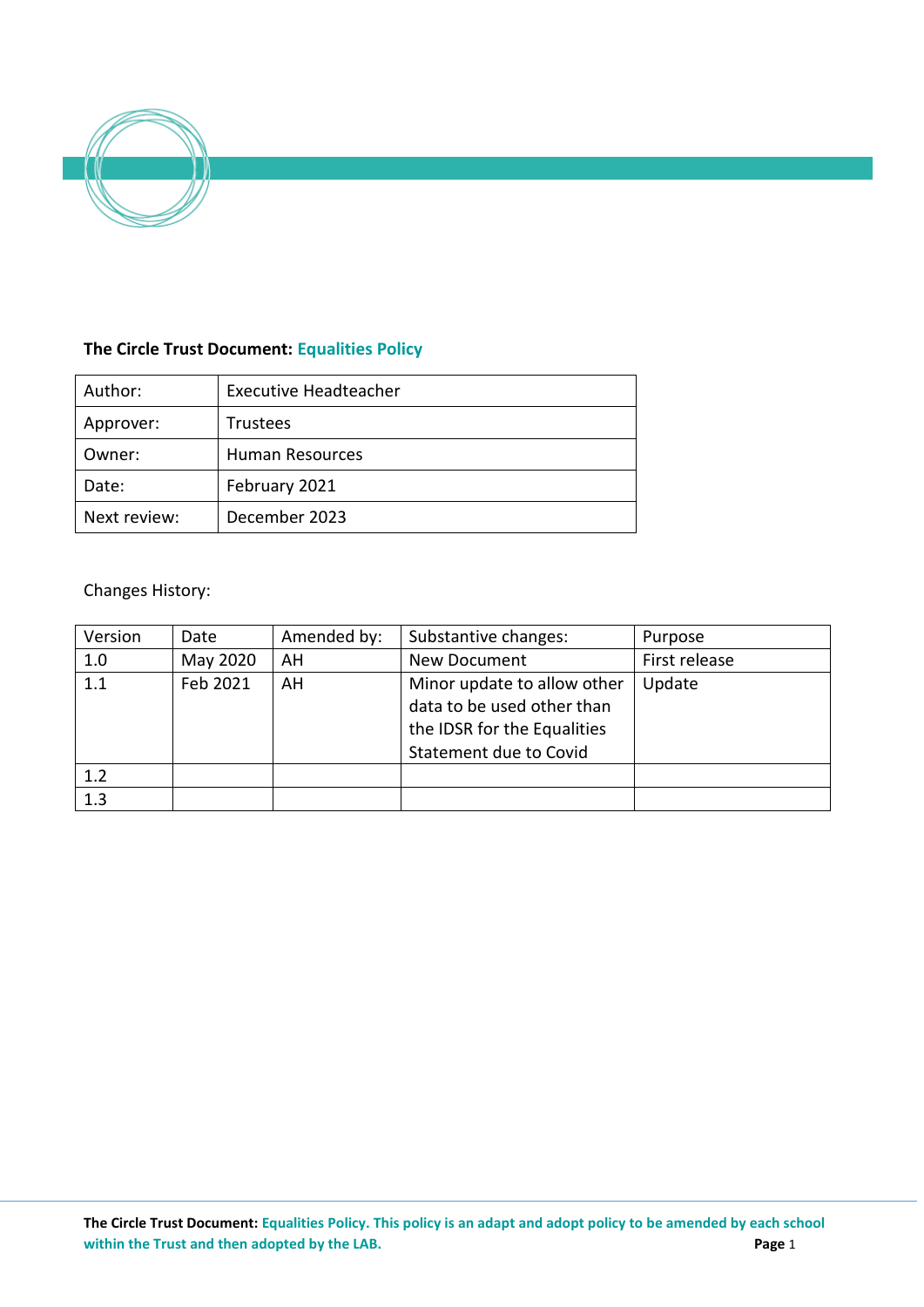#### **Purpose of the Policy**

This policy sets out Nine Mile Ride Primary School's approach to promoting equality, as defined with the Equality Act (2010). It covers age, sex, race, disability, religion or belief, sexual orientation, pregnancy, people undergoing or who have undergone gender reassignment and our approach to community cohesion.

The Equality Act 2010 introduced a single Public Sector Equality Duty (PSED), which came into effect in April 2011. It replaced three separate duties to promote disability, race and gender equality.

## **1 Introduction**

1.1 We believe that all pupils and members of staff should have the opportunity to fulfil their potential whatever their background, identity and circumstances. We are committed to creating a community that recognises and celebrates difference within a culture of respect and co-operation. We appreciate that a culture which promotes equality will create a positive environment and a shared sense of belonging for all who work, learn and use the services of our school. We recognise that equality will only be achieved by the whole school community working together – our pupils, staff, governors and parents/carers.

## **2 The Aims and Objectives of the Equalities Policy**

- 2.1 The public sector Equality Duty requires public sector bodies to have due regard to the need to:
	- 2.1.1 eliminate unlawful discrimination, harassment, victimisation and any other conduct prohibited by the Act;
	- 2.1.2 advance equality of opportunity between people who share a protected characteristic and people who do not share it; and
	- 2.1.3 foster good relations between people who share a protected characteristic and people who do not share it.
- 2.2 Nine Mile Ride Primary School is committed to ensuring equality of provision throughout the school community. We aim to make sure that no-one experiences harassment, less favourable treatment or discrimination because of any protected characteristics.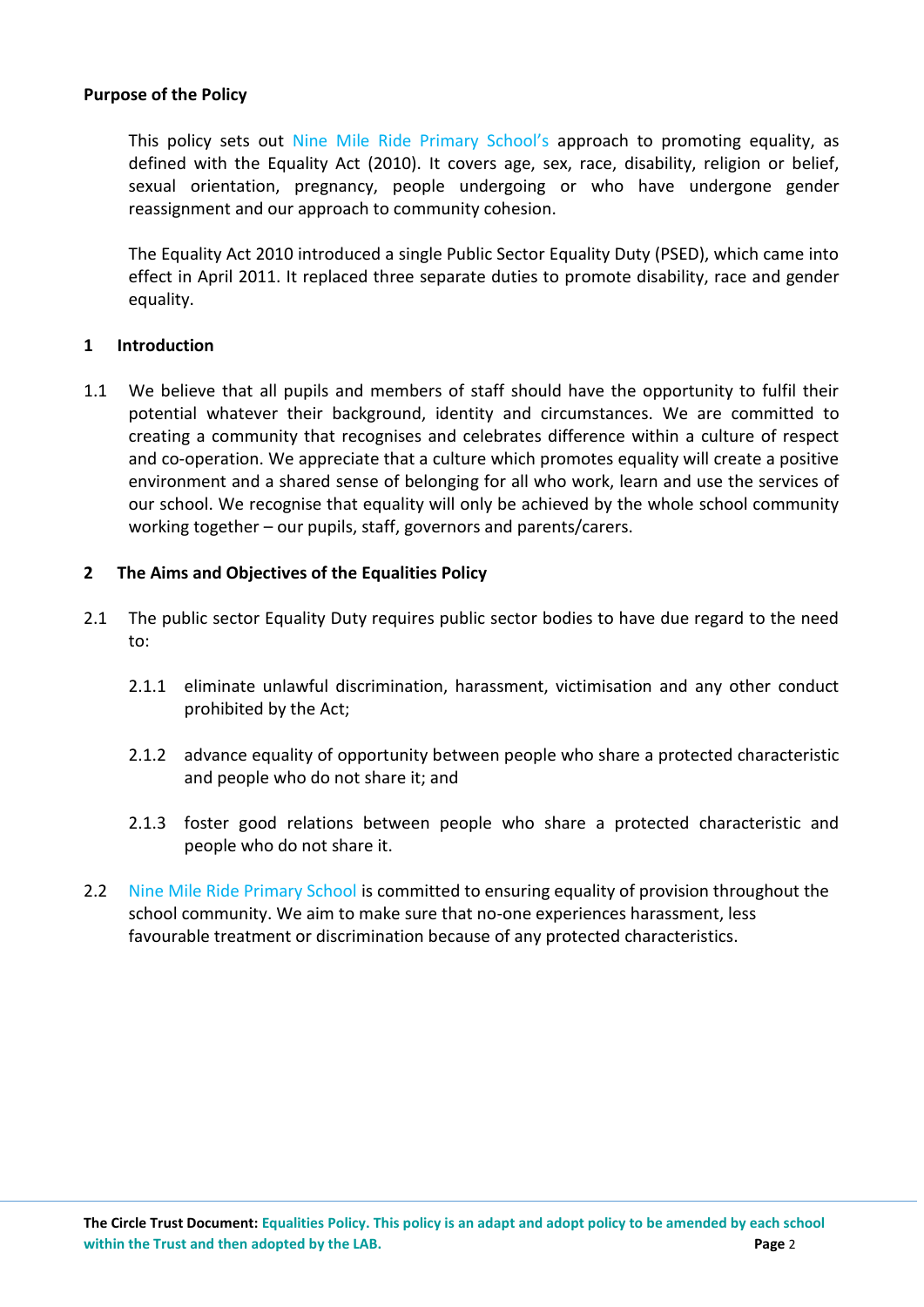#### 2.3 Protected Characteristics are:

- Age
- Disability
- Gender reassignment
- Marriage and civil partnership
- Sexual identity and orientation

#### **3 The management of the Equalities Policy**

- 3.1 The Trustees have a fundamental role to:
	- 3.1.1 Ensure equality of provision throughout the schools in the Circle Trust.
	- 3.1.2 Ensure the policy complies with current legislation
	- 3.1.3 Review this policy to approve changes
- 3.2 The Executive Headteacher will:
	- 3.2.1 Implement this policy across the Trust
	- 3.2.2 Promote knowledge and understanding of the equality objectives amongst staff across all schools in the Circle Trust
- 3.3 The Local Advisors have a fundamental role to:
	- 3.3.1 Ensure the policy is properly implemented
	- 3.3.2 Be satisfied that the Equality Objectives and Public Sector Equality Duty information as set out in this policy are made available to the employees and the public by their school.
- 3.4 A Headteacher will:
	- 3.4.1 Promote knowledge and understanding of the equality objectives amongst staff and students.
	- 3.4.2 Ensure the Equalities Statement is updated annually
	- 3.4.3 Ensure the Equality Objectives are produced every three years and reviewed through the Headteacher's Report to the Local Advisory Board
	- 3.4.4 Monitor success in achieving the objectives and reporting back to Local Advisors.
- Ethnicity and race
- Gender
- Pregnancy and maternity
- Religion and belief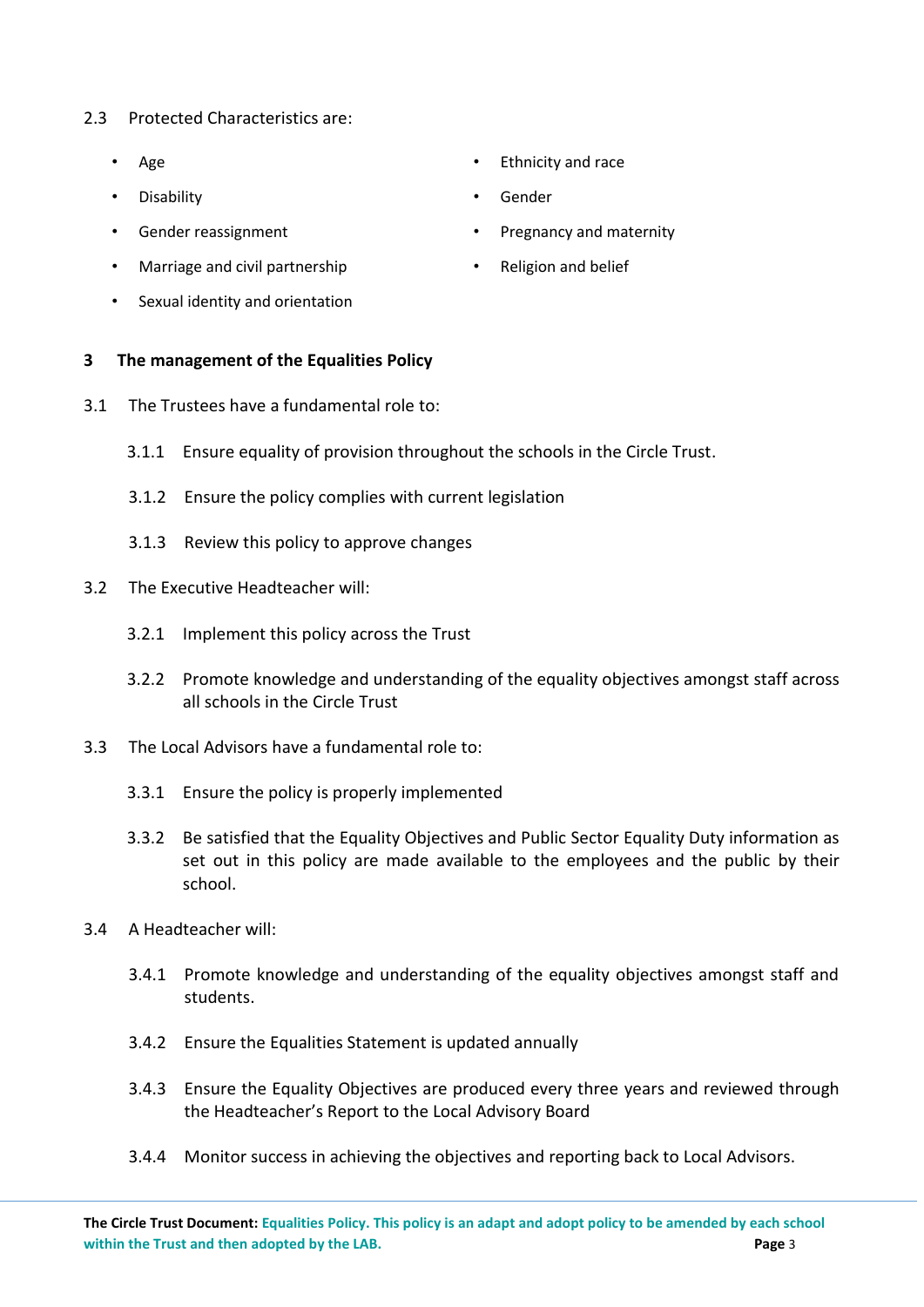## **4 All schools within the Circle Trust also have a specific duty to:**

- 4.1 Publish information on the school website which shows how they are meeting their general duty. This must be updated annually – see Appendix 1, the **Equalities Statement.** An Equalities Statement contents information with regard to the protected characteristics of those in the school community. This information should be taken from the schools latest Inspection Data Summary Report (IDSR) under section 'School and Local Context'. If the IDSR is not available, a school can use the same data from a census or its management of information system.
- 4.2 Prepare and publish on the school website one or more specific and measurable objectives in pursuit of the duties above (to be reviewed every three years) – see Appendix 2, the **Equality Objectives**.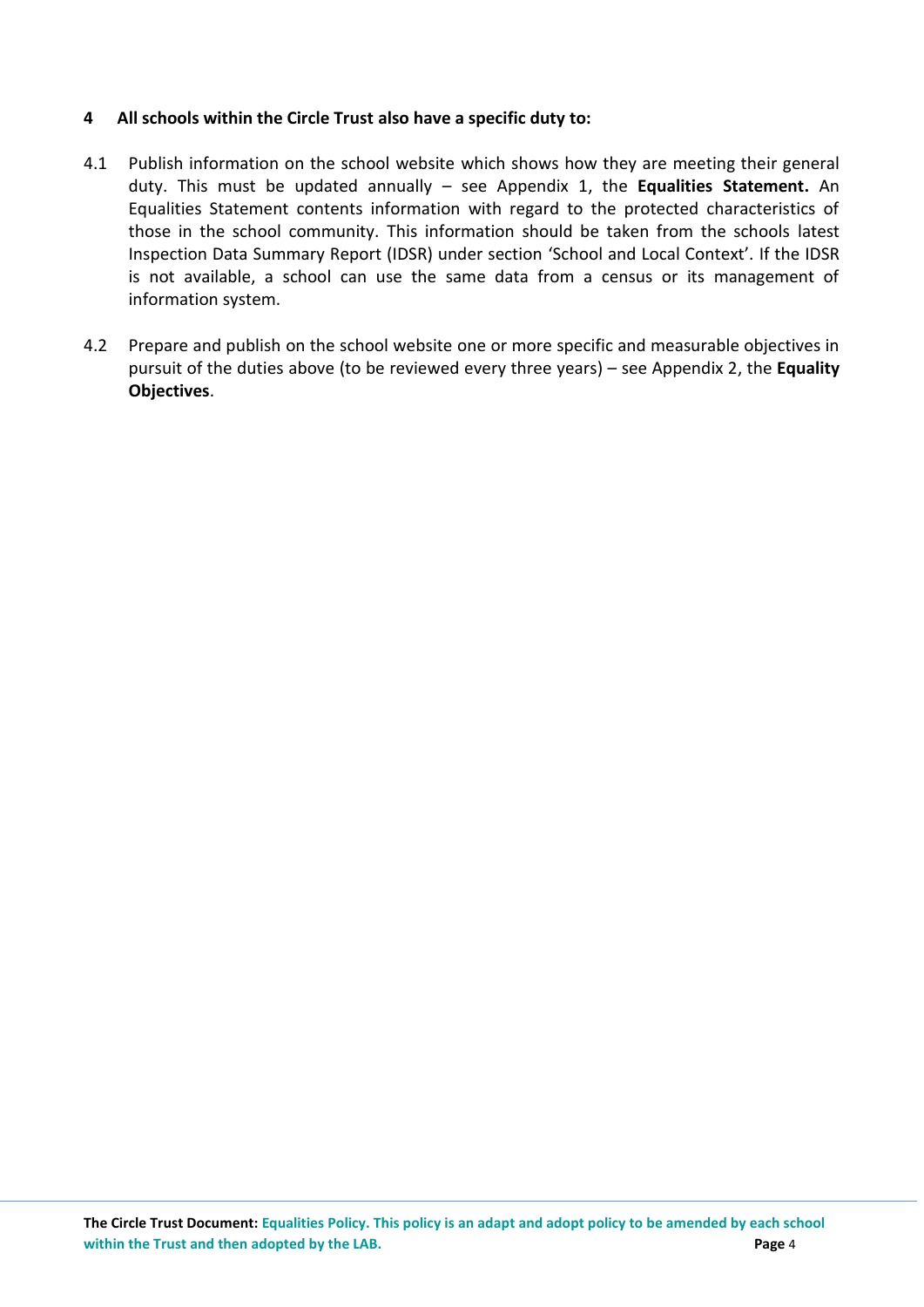## **Appendix 1 – Equality Statement**

#### **Our vision for Equality:**

At Nine Mile Ride School, we are committed to equality of opportunity in line with the Equality Act of October 2010 and are committed to:

- Eliminate discrimination, harassment, and victimisation on the basis of any of the protected characteristics.
- Advance equality of opportunity between people who share a relevant protected characteristic and persons who do not share it.
- Foster good relations between people who share a relevant protected characteristic and persons who do not share it.

This commitment applies to our work in the classroom; our pupil support systems; our recruitment and retention of staff and our work in the local and wider community.

We promote the principles and practices of equality and justice throughout the school and we aim to be a school where everyone:

- is respected and respects others.
- Takes part in the life of the school.
- Achieves to their potential.
- Develops skills essential to life.
- Exercises choice.
- Celebrates cultural diversity.

As an employer we will not discriminate on any of the following:

- $Age.$
- **•** Disability.
- Gender or/and re-assignment.
- Race.
- Religion and belief.
- $-$  Sex.
- Sexual orientation.
- Marriage and civil partnership.

Nor as a school or employer will we accept any of the following:

- Direct discrimination.
- $\bullet$  Indirect discrimination.
- Associative discrimination.
- Harassment.
- Harassment by a third party.
- **•** Victimisation.